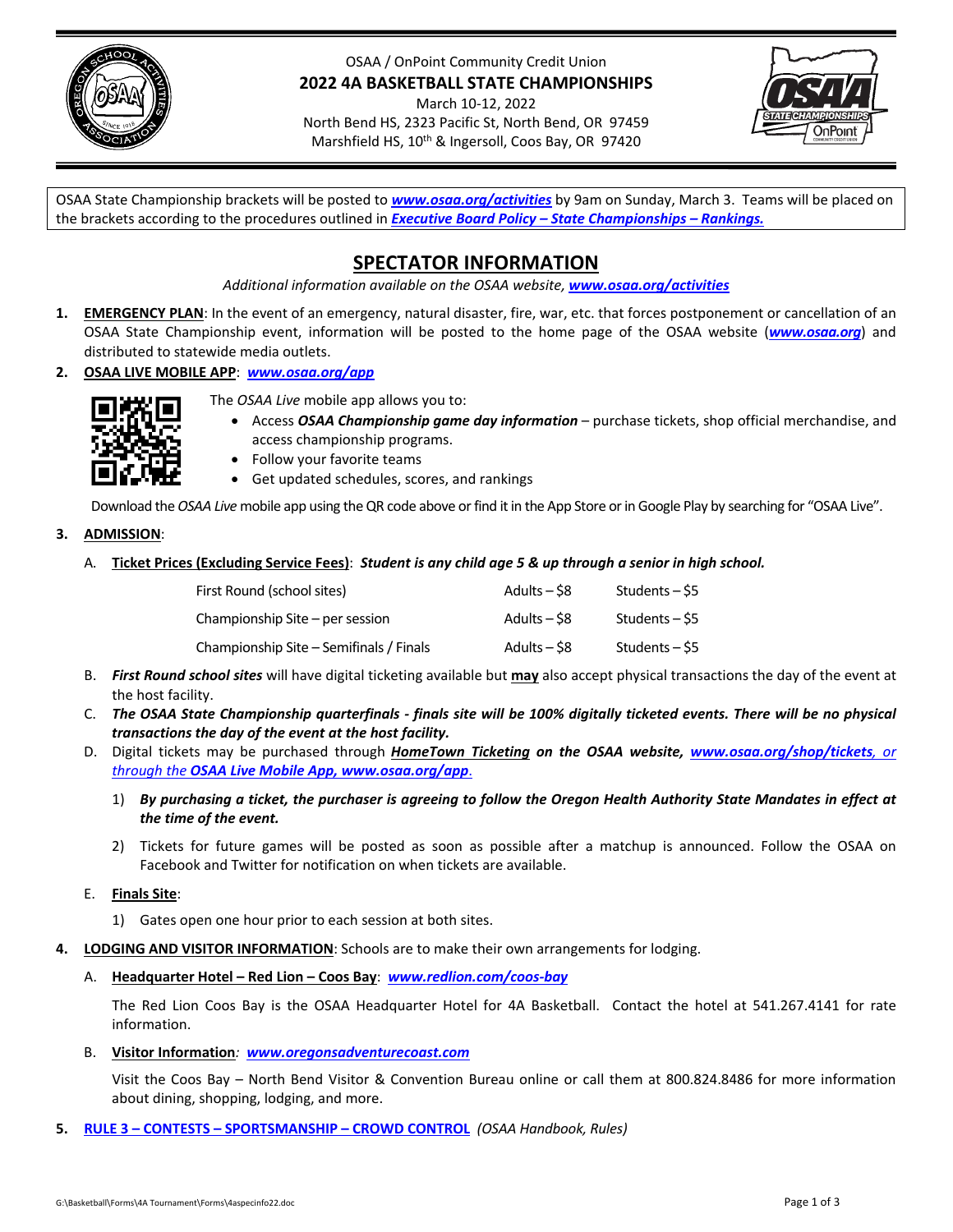#### 6. **STATE [CHAMPIONSHIPS](https://www.osaa.org/governance/handbooks/osaa#_Toc456100461) - VIDEOTAPING** (OSAA Handbook, Executive Board Policies) (OSAA for [Media\)](https://www.osaa.org/media) (Revised July 2019)

Recording video of state championships from seating area is allowed provided the view of spectators is not obstructed. Use of a tripod in seating area is prohibited due to safety reasons. An official school video recorder, identified prior to an OSAA state championship event by the head coach or athletic director of a participating school, will be allowed in a designated area established by the OSAA.

NOTE: Recording video is for private use only. Broadcasting or streaming video - live or delay - is prohibited unless an online registration form has been submitted and approved by the OSAA. Those approved for broadcasting / streaming OSAA state championship events declined by the NFHS Network shall pay a rights fee to the OSAA.

- **7. SERVICE ANIMALS**: Trained guide dogs and service animals assisting guests are welcome at OSAA State Championships. All other animals are prohibited. All service animals must remain on a leash or in a harness, and be in full control of the handler, at all times. Handlers are responsible for any damage or injuries caused by their animals, must properly dispose of waste in appropriate containers and must take appropriate precautions to prevent property damage or injury.
- **8. LOST AND FOUND**: During the event, Lost & Found will be at the OSAA Event Office or other location designated by the host facility / OSAA Staff. Beginning the first business day after the event, please email kathif@osaa.org to claim any missing items.
- **9. AWARDS:** Team trophies will be presented at the conclusion of each trophy game on Saturday. The sportsmanship award, all‐ tournament team recognition, second place and championship trophies and medals and championship bracket board will be presented at the conclusion of each gender's final game Saturday evening. Teams awarded the Sportsmanship Trophy will earn 100 points toward their school's OSAA Cup total.
	- A. **Trophies**: Champion through sixth place trophies will be presented to the top teams in each classification.
	- B. **Medals**: Fifteen medals will be presented to both the champion and second place teams in each classification.
	- C. **OSAA All‐Tournament Teams**: Medals will be presented to members of the All‐Tournament 1st and 2nd Teams in each classification (five members on each team).
	- D. **Moda Health Player of the Game**: One player from each team in each of the 22 final site games will be recognized as that team's Moda Health Player of the Game. The winners will be announced at the conclusion of each game. Each winner will receive a commemorative coin from Moda Health and a scholarship application. Quarterfinal through semifinal winners' coins and scholarship applications will be mailed to the school the week following the championships. *Saturday's winners* will receive their coin and scholarship application during the trophy presentation.

#### **10. Winter State Championship Participation Certificates**

Sport / Activity‐specific certificates of participation can be accessed at *www.osaa.org/certificates*. Schools can create certificates for each of their student participants. Access is limited to OSAA website user accounts with school administrative access (ADs, Athletic Secretaries, Principals, etc*.*).

#### **11. STATE CHAMPIONSHIP RESULTS**: *[www.osaa.org/activities](https://www.osaa.org/activities)*

Results for the early rounds will be posted to the official OSAA brackets each evening during the playoffs. Complete game box scores, along with updated brackets, will be posted immediately following each game at the finals site. Schools, fans and local media are encouraged to visit the OSAA website for official results.

### **SOUVENIR INFORMATION**

*Additional information available on the OSAA website, [www.osaa.org/shop](https://www.osaa.org/shop)*

#### **1. STATE CHAMPIONSHIPS MERCHANDISE**: *[www.osaastore.com](https://www.osaastore.com)*

#### A. **Pre‐Order**:*[osaa.rushteamapparel.com/osaa/pre](https://osaa.rushteamapparel.com/osaa/pre-orders/)‐orders*

RushTeamApparel, exclusive merchandise partner of the OSAA, offers pre‐orders. Be on the lookout for pre‐order dates as we get closer to first round contests. Select garments are available for pre-order: sweatshirts, t-shirts, long sleeve t-shirts, sweatpants, patches, pins, beanies and various Nike products. All pre‐order merchandise will be available for pick up at the RushTeamApparel booth on‐site throughout the event.

B. **Championship Site**: RushTeamApparel will be on‐site at the OSAA state championship with a wide variety of souvenir merchandise. Stop by the merchandise booth to purchase t-shirts, sweatshirts, letterman patches, sweatpants, hats and much more. RushTeamApparel also offers a wide variety of customization options including school name, student‐athlete name, event decals and more!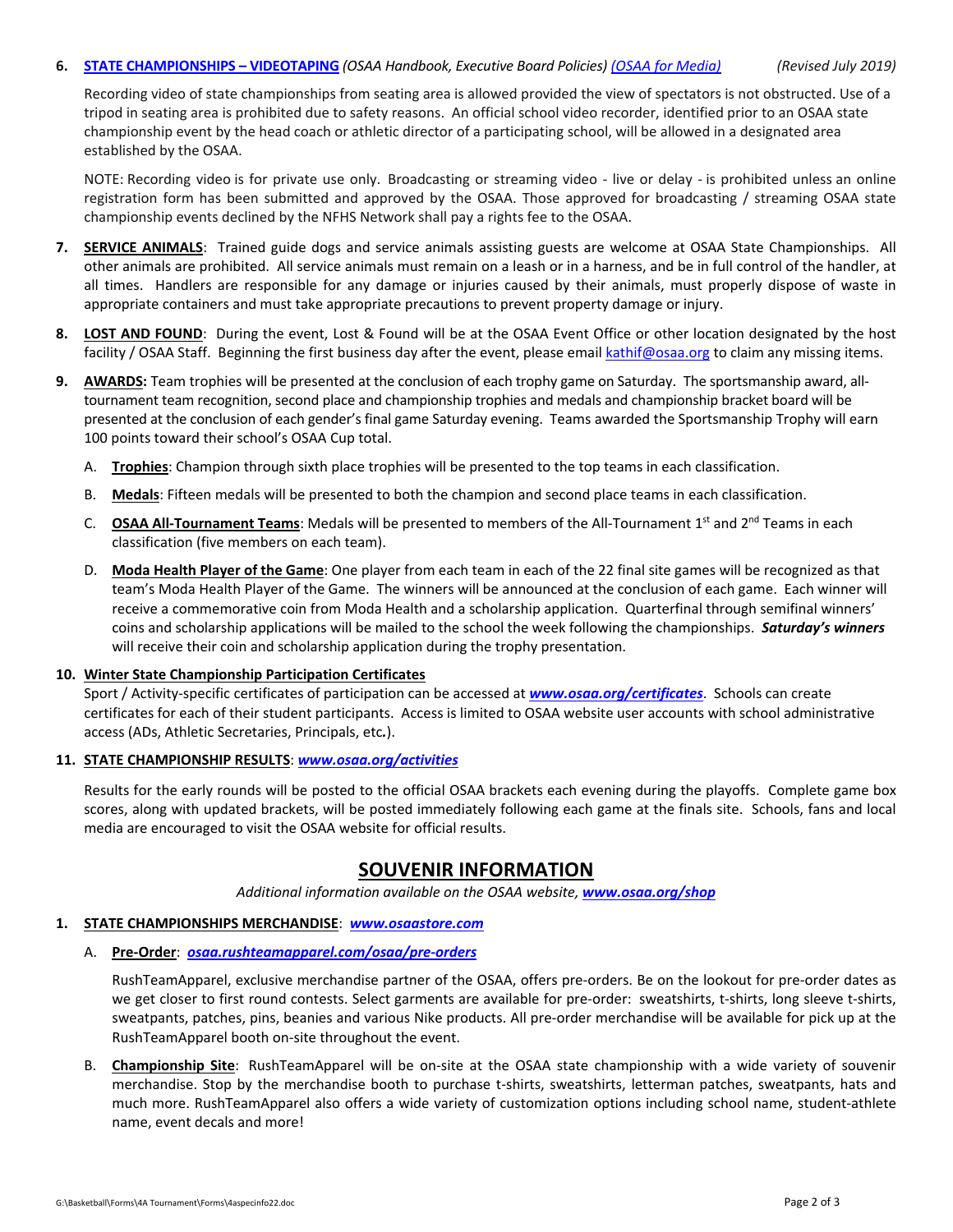- C. **Official Letterman Patches**: Get your official OSAA State Championship letterman patch onsite or by ordering online. Forget to get one last year? You can order an official letterman patch for any year going back to 2014‐2015 in any OSAA activity by ordering online.
- D. **RushTeamApparel Contact Information**: RushTeamApparel is the exclusive merchandise partner of the OSAA. For more information, contact RushTeamApparel at 1.253.858.5288 or via email at orders@rushteamapparel.com.
- **2. NORTHWEST SPORTS PHOTOGRAPHY (NSP)**: *[www.4nsp.com/PhotosAction.aspx](https://www.4nsp.com/PhotosAction.aspx)*
	- A. **Action and Awards Photos**: NSP will shoot action photos of all 22 games. Photos from Thursday's game will be available for purchase on Friday and Saturday in the lobby. These action photos, along with action photos from Friday and Saturday's games and awards presentation photos will be available online for purchase by Sunday evening following the event.
	- B. **NSP Contact Information**: NSP is the official photographer of the OSAA. For more information, contact NSP at 800.446.5758 or via email at customerservice@4nsp.com.
- **3. BROADCASTS**: Complete broadcast schedule: *[www.osaa.org/media](https://www.osaa.org/media)*
	- A. **OSAA Radio Network**: *[www.osaa.org/radio](https://www.osaa.org/radio-network)‐network*

The OSAA Radio Network, sponsored by Pacific Office Automation, will stream audio of all games. Broadcasts begin five minutes prior to game time and are archived on the playoff bracket pages at *www.osaa.org.*

#### B. **NFHS Network**: *[www.nfhsnetwork.com/associations/osaa](https://www.nfhsnetwork.com/associations/osaa)*

The NFHS Network will stream video of all games. Subscriptions are \$10.99 for a monthly pass and \$69.99 for an annual pass. Purchase digital copies at the link above.

#### **4. OSAA DIGITAL CHAMPIONSHIP PROGRAMS**: *[www.osaa.org/programs](https://www.osaa.org/programs)*

The Official OSAA 6A, 5A and 4A Basketball State Championship programs will be available online March 7. The program includes state championship brackets, rosters, team photos, season results, historical records and a color map of all OSAA member schools.

Programs are available on the OSAA Live mobile app and online. Download the *OSAA Live* mobile app from the App Store or Google Play by searching for "OSAA Live".

#### **5. MINI REPLICA TROPHIES**: *[www.osaa.org/shop#trophies](https://www.osaa.org/shop#trophies)*

- A. **Mini Replica Trophies**: The OSAA is proud to be able to offer mini replicas of the trophies presented at the OSAA State Championships. Mini replica trophies are 8" tall x 10" wide x 5" deep and make a great gift for coaches, students, parents, etc. Mini replicas can be produced for teams and individuals for any year in any OSAA activity. Each mini replica trophy is \$70 and that includes a personalized nameplate, shipping & handling. Order mini replica trophies online.
- B. **Crown Trophy Contact Information**: Crown Trophy manages the mini replica trophy program. For more information, contact Crown Trophy at 503.626.1125 or via email at **awardpro@crowntrophy41.com**.

#### **The OSAA is Proud to Partner with the following organizations**

#### **1. Abby's Legendary Pizza**: *[abbys.com](https://abbys.com/)*

With our large, open seating, Abby's is a winning choice for teams traveling throughout Oregon and central Washington. Print out and bring this document in with your team of five or more athletes and we'll take 20% off your total order of food and drinks. Dine‐in only, please. Excludes any other discount or promotion. Participating locations. For a complete list of our locations nearest your next game, visit our website. Call ahead and we'll have your order ready!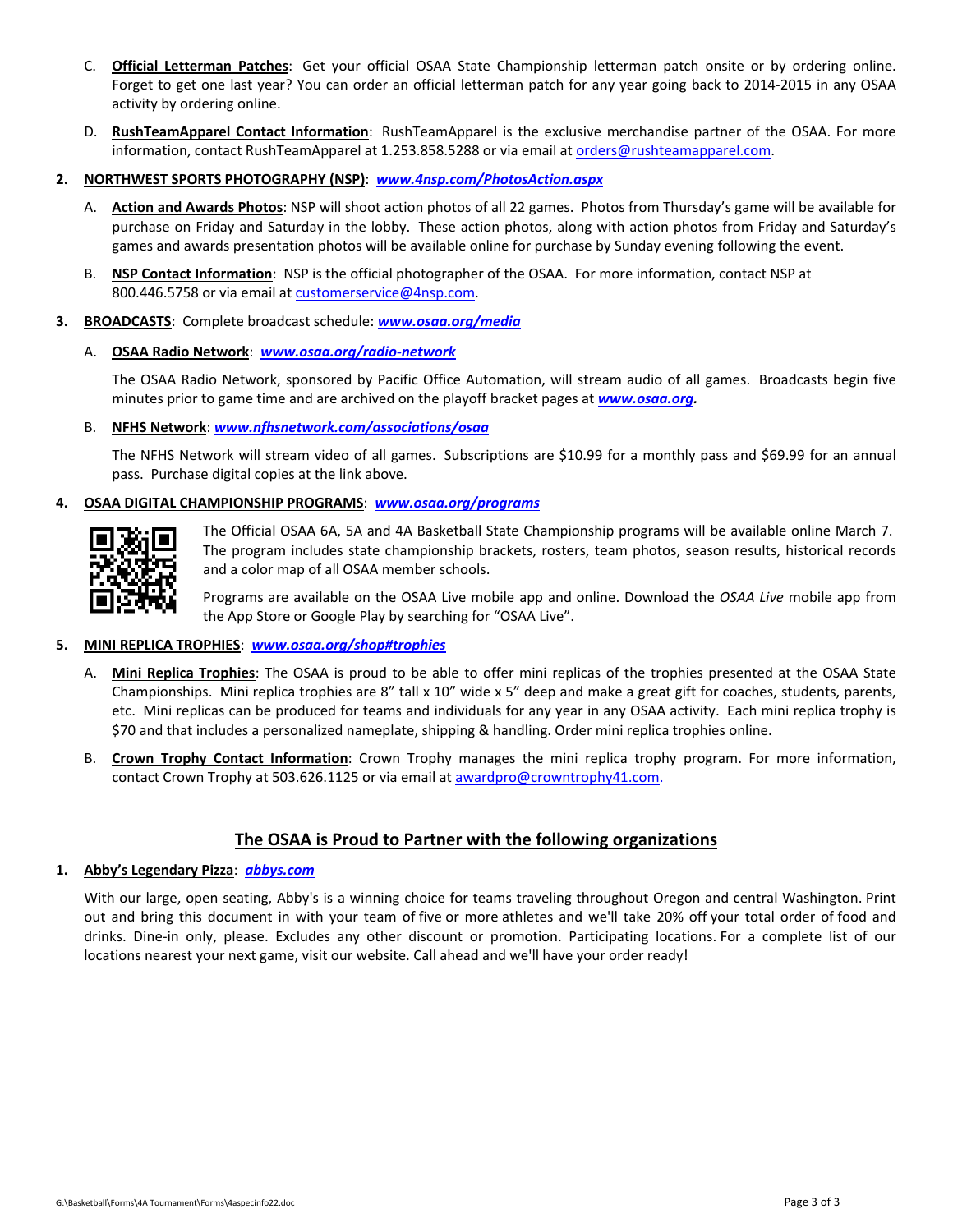

OSAA / OnPoint Community Credit Union **2022 4A BASKETBALL STATE CHAMPIONSHIPS**

March 10‐12, 2022 North Bend HS, 2323 Pacific St, North Bend, OR 97459 Marshfield HS, 10<sup>th</sup> & Ingersoll, Coos Bay, OR 97420



## **Championship Schedule**

| <b>Marshfield High School</b> |         |                    |                                |
|-------------------------------|---------|--------------------|--------------------------------|
| Thursday, March 10            |         | 11am               | <b>Coaches Meeting</b>         |
|                               |         | 11:30am            | <b>Officials Meeting</b>       |
| Session 1                     | Game 1  | 2:00pm             | <b>Girls Quarterfinal</b>      |
|                               | Game 2  | 3:45pm             | <b>Girls Quarterfinal</b>      |
| Session 2                     | Game 3  | 7pm                | <b>Girls Quarterfinal</b>      |
|                               | Game 4  | 8:45pm             | <b>Girls Quarterfinal</b>      |
|                               |         |                    |                                |
| North Bend High School        |         |                    |                                |
| Thursday, March 10            |         |                    |                                |
| Session 1                     | Game 5  | 2:00 <sub>pm</sub> | <b>Boys Quarterfinal</b>       |
|                               | Game 6  | 3:45pm             | <b>Boys Quarterfinal</b>       |
| Session 2                     | Game 7  | 7pm                | <b>Boys Quarterfinal</b>       |
|                               | Game 8  | 8:45pm             | <b>Boys Quarterfinal</b>       |
|                               |         |                    |                                |
| North Bend High School        |         |                    |                                |
| Friday, March 11              |         |                    |                                |
| Session 3                     | Game 9  | 9am                | <b>Girls Consolation</b>       |
|                               | Game 10 | 10:45am            | <b>Girls Consolation</b>       |
|                               |         |                    |                                |
| <b>Marshfield High School</b> |         |                    |                                |
| Friday, March 11              |         |                    |                                |
| Session 3                     | Game 11 | 9am                | <b>Boys Consolation</b>        |
|                               | Game 12 | 10:45am            | <b>Boys Consolation</b>        |
| Session 4                     | Game 13 | 1:30 <sub>pm</sub> | <b>Boys Semifinal</b>          |
|                               | Game 14 | 3:15 <sub>pm</sub> | <b>Boys Semifinal</b>          |
| Session 5                     | Game 15 | 6:30pm             | <b>Girls Semifinal</b>         |
|                               | Game 16 | 8:15pm             | <b>Girls Semifinal</b>         |
|                               |         |                    |                                |
| <b>Marshfield High School</b> |         |                    |                                |
| Saturday, March 12            |         |                    |                                |
| Session 6                     | Game 17 | 9am                | <b>Boys Consolation Final</b>  |
|                               | Game 18 | 10:45am            | <b>Girls Consolation Final</b> |
| Session 7                     | Game 19 | 12:30pm            | <b>Boys Third Place</b>        |
|                               | Game 20 | 2:15 <sub>pm</sub> | <b>Girls Third Place</b>       |
| Session 8                     | Game 21 | 5:45pm             | Boys Championship              |
|                               | Game 22 | 8:30pm             | Girls Championship             |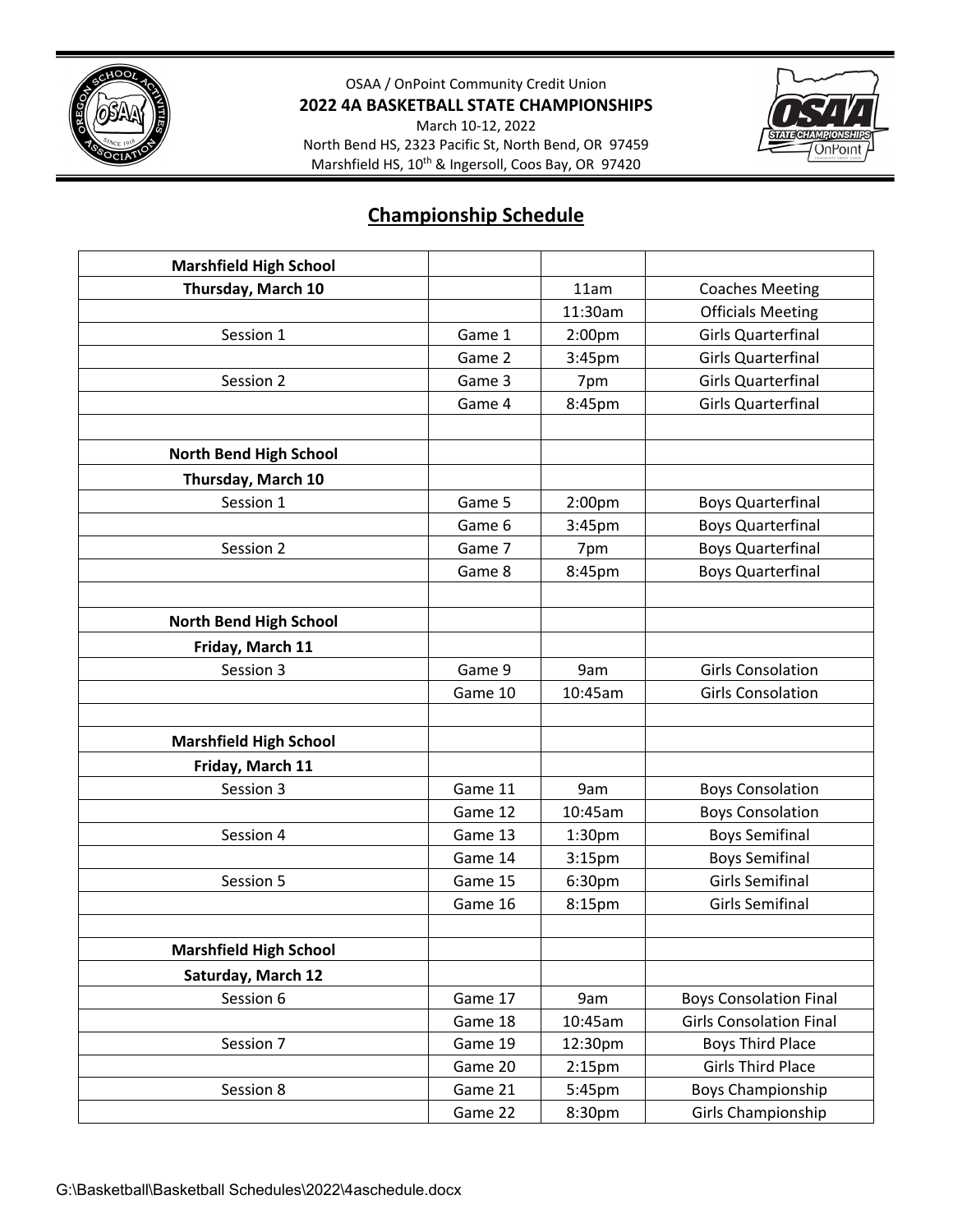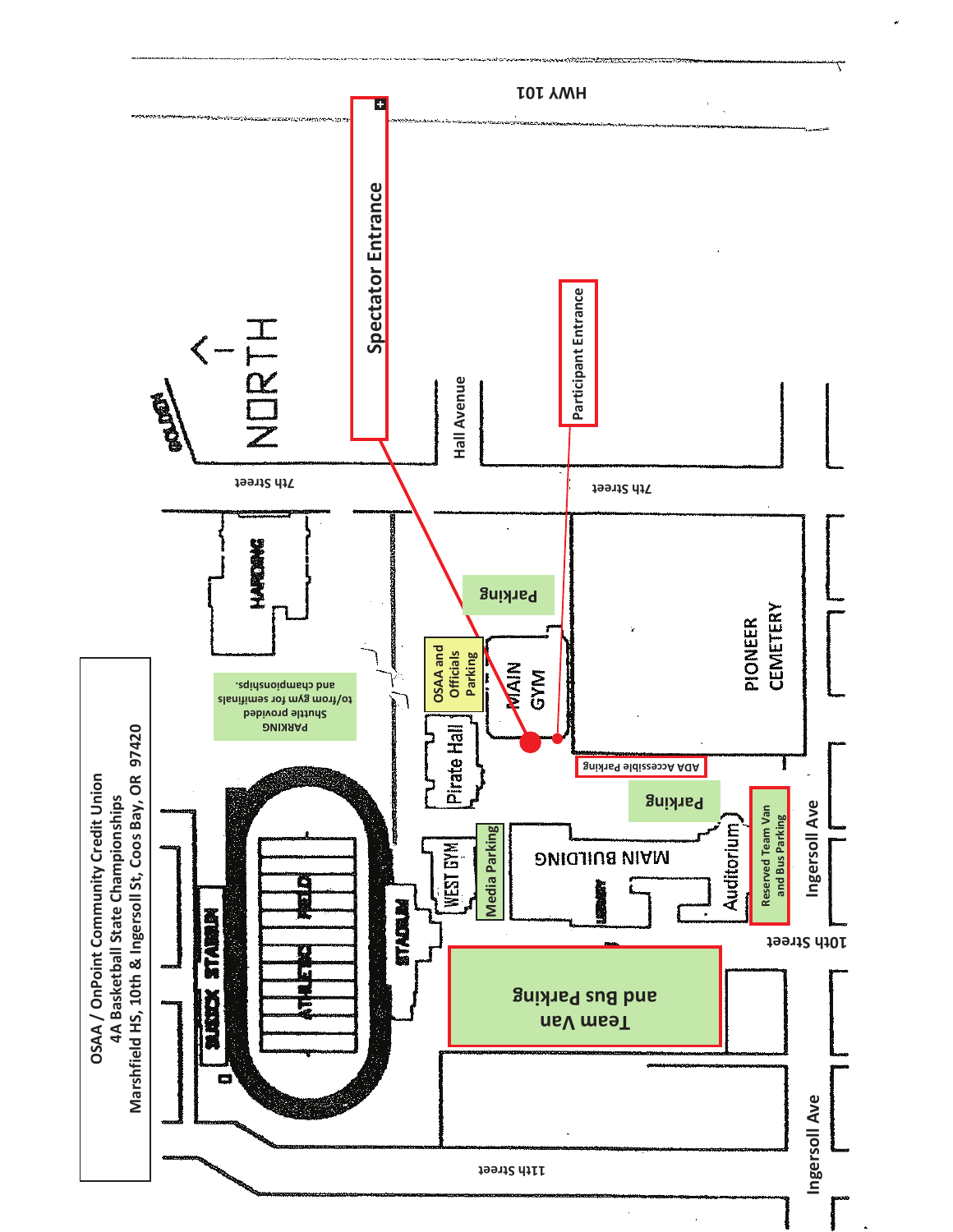